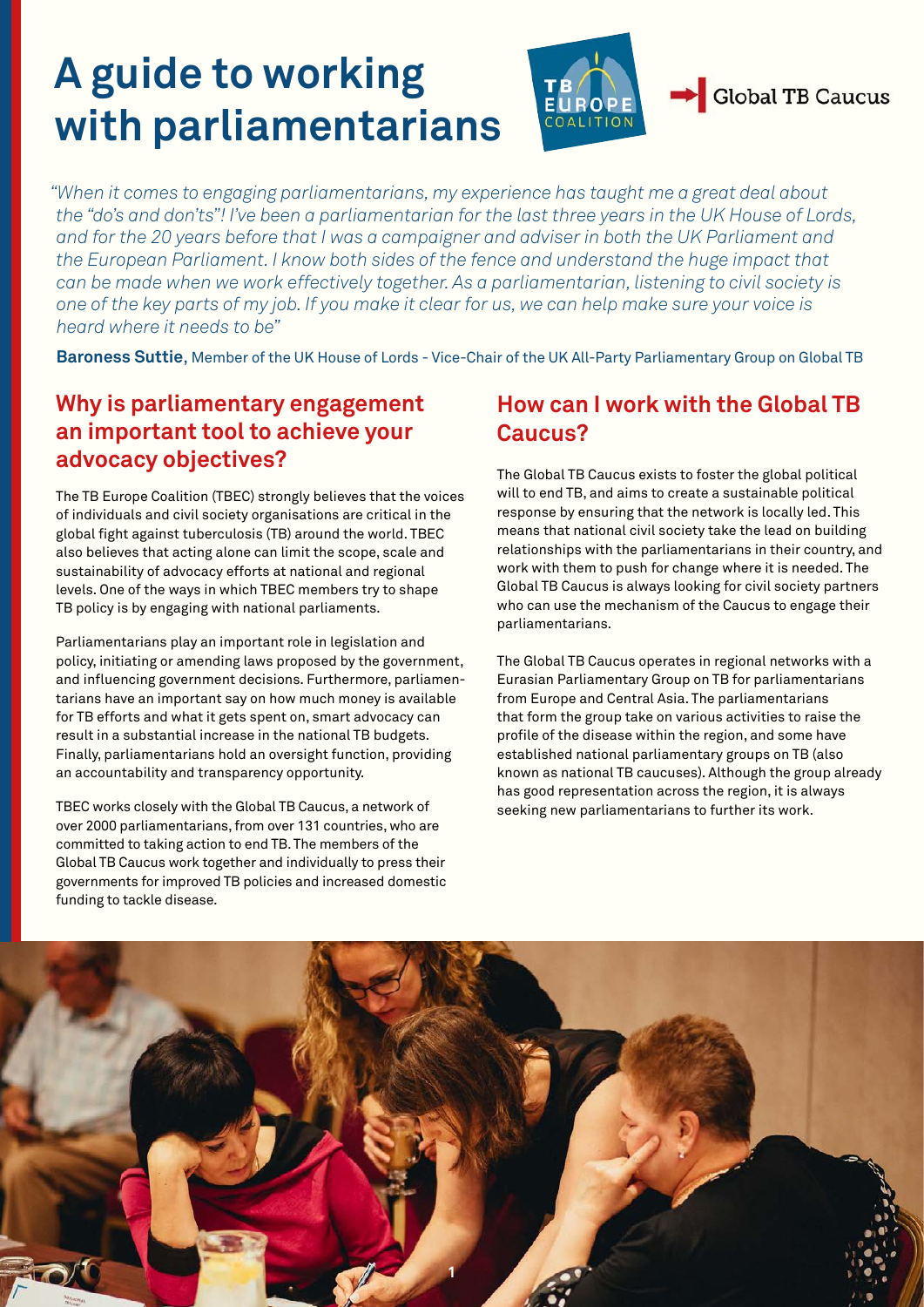### **TIPS & TRICKS**

• Develop good relationships with their staff. Parliamentarians are often busy, with competing demands on their time. Their staff, who decide what mail they see and what meeting invitations they accept, can be useful allies. They often have limited resources – so sell yourself as an additional resource.

• Have a look at their CVs on the parliament's website. If you cannot find the information you need online, try to make use of your network and contacts that may have access to government institutions and/or parliament.

• They do not have to be an expert on TB to help you. Becoming a political champion is a journey. Advocacy is about education and positive encouragement and it's your job to show them how and why it's important that they help tackle TB.

> • Be topical and relevant. How does your ask align with the policies of the parliamentarians party or the interests of their local constituency?



#### **TIPS & TRICKS**

The day of the debate or the event is too late and more than a week before is too early – a week to five days before the debate or an event is just right. However, if the event is high-level, international or a long time in planning, early engagement can be appropriate.

#### **TIPS & TRICKS**

If you can, tailor the briefing to their region or district. They may find it more meaningful if they are confronted with TB statistics from the region where they grew up.

If it concerns legislative changes, show clearly in the briefing which article or paragraph you want to delete or change as well as the suggested language.

#### **Timing your ask**

- Timing is everything. It often demands a good understanding of your national decision-making processes and national and regional political context to make it effective.
- Work with parliamentarians to initiate or attend events planned on relevant dates, for example World TB Day on 24 March or WHO World Antibiotic Awareness week.
- Check the agenda of the parliament for the next year:
	- » Any relevant legislative proposals planned what is the timeline, which committees will provide input?
	- » Timeline for meetings of relevant committees, sub committees and interest groups;
	- » Timeline for the formulation and adoption of next year's budget;
	- » Elections.

# **Briefing parliamentarians – know your message**

There are a number of ways in which you can communicate your message to parliamentarians. Providing them with written briefings and meeting them in person are two of the main ways you can engage them.

### **Written briefing:**

- Keep it concise and to the point, no more than 2 pages.
- Avoid jargon and overly technical language.
- Include top lines with your key messages and a clear ask for the parliamentarians.
- Ensure it is structured logically with clear section headers so that the parliamentarian can skim read it. No one will want to read a dissertation.
- Use statistics, but not too many and always in context.
- When using statistics, try to frame them in interesting ways, for example, saying "a number greater than the population of a particular city or region", rather than using a number such as 200,000.
- Photographs can add to your message if it is appropriate to use them.
- Personal stories are often a very effective method of engaging parliamentarians.

# **Face to face meeting:**

- Briefly introduce yourself and the organisation you represent.
- Smile and be friendly. Try to develop a rapport with them before going straight in with an ask, especially if it is the first time you are meeting them.
- When you proceed with the ask tell them what you want them to do in one sentence. For example, more money for TB treatment in the next budget negotiations, introduce a particular amendment in the law, or establish a national TB Caucus.
- Know your facts and figures, but be prepared for differing points of view. For example, if you know the parliamentarian does not believe in the safety of ambulatory TB care, keep it in mind and use counter-arguments in your opening statement.
- Follow-up if you promise to send them more information after the meeting,make sure you do so within the next two days. They will know you are a reliable partner and will be more likely to want to work with you in the future.

### **Identifying parliamentarians to work with – know your audience**

Prior research is key to successful engagement. When deciding which parliamentarians you would like to speak to, you might want to think about:

- Parliamentarians who have already showed interest in the issue. They may have tabled questions, made speeches on the subject or have personal experience of TB.
- Your local representative representing the region or city you or your organisation work in.
- Parliamentarians from the most affected constituencies; for example, where TB numbers are particularly high.
- Parliamentarians who are members of relevant parliamentary committees, subcommittees and interest groups. Most often it is the Health Committee, but depending on the issue you might prefer to target others as well. You might choose to target the Finance Committees when discussing sustainability of programmes after donor withdrawal or the Legal Affairs Committee before debating a new law on TB.
- Parliamentarians who are involved with relevant regional and multilateral organisations. They might be more open to engage on TB with their fellow parliamentarians or willing to raise their profile within the organisation by championing a particular issue.

# **How can I engage with parliamentarians?**

There are many variations in the way that individual countries' parliaments work, and the ease of accessing parliamentarians can differ from country to country. However, there are several core ideas to stick to when engaging with parliamentarians that can apply across the world.